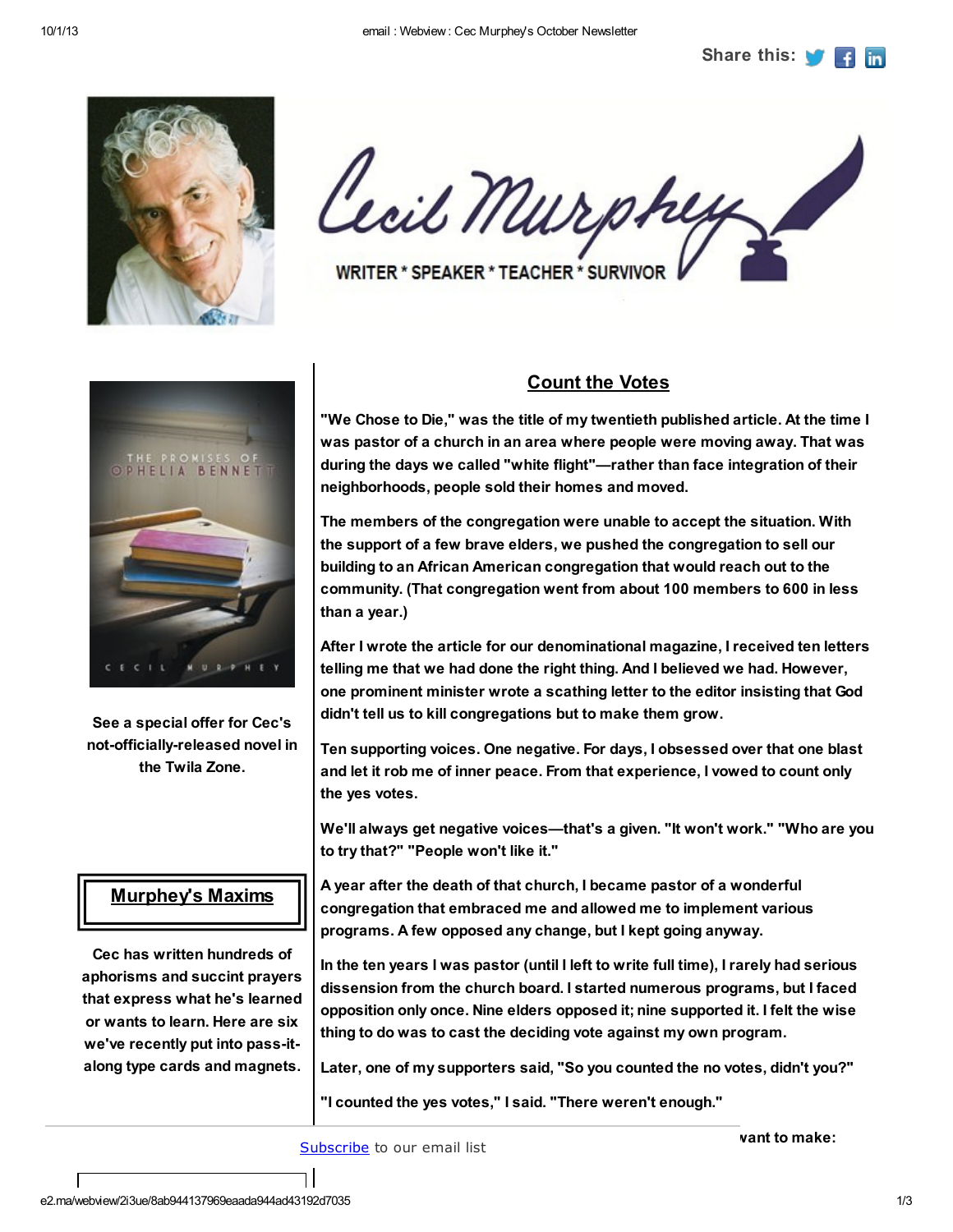

Loving God, show me the truth about myself, no matter how wonderful it may be.



God, remind me that today I can choose to redefine my life. Today I can start again.

When I make changes, I count only the yes votes.

## Personal News

\*September is finally over. I did more traveling last month than I did for the first eight months of the year.

\*In 2014, our publisher will release a 10-year anniversary edition of 90 Minutes in [Heaven](http://www.amazon.com/90-Minutes-Heaven-Story-Death/dp/0800759494/ref=sr_1_1?s=books&ie=UTF8&qid=1380654029&sr=1-1&keywords=90+minutes+in+heaven). We've added 18 new stories to the edition.

\* 90 Minutes in [Heaven](http://www.amazon.com/90-Minutes-Heaven-Story-Death/dp/0800759494/ref=sr_1_1?s=books&ie=UTF8&qid=1380654029&sr=1-1&keywords=90+minutes+in+heaven) has now sold 6.4 million copies and has been translated into about 30 other languages.

\* Gifted Hands: The Ben [Carson](http://www.amazon.com/Gifted-Hands-Ben-Carson-Story/dp/0310214696/ref=sr_1_1?s=books&ie=UTF8&qid=1380654151&sr=1-1&keywords=gifted+hands+the+ben+carson+story) Story continues with big sales. Because three publishers have printed it, I don't know the total sales, but it's at least equal to 90 Minutes in Heaven. AND it's been continuously in print since 1990.

\*Twila and I will teach this month in Covington, GA, and our friends Marlene Bagnull, Julie Garmon, and Marion Bond West will also be on the faculty.

\*On October 15, I'll do a TV interview in Tampa, FL and speak at the Christian Authors Guild in Woodstock, GA on October 21. I also have a few radio interviews this month.



Today I have time to do everything I need to do today.



God, heal the parts of me that don't want to be healed.



The Twila Zone—Words from

My Assistant, Twila Belk